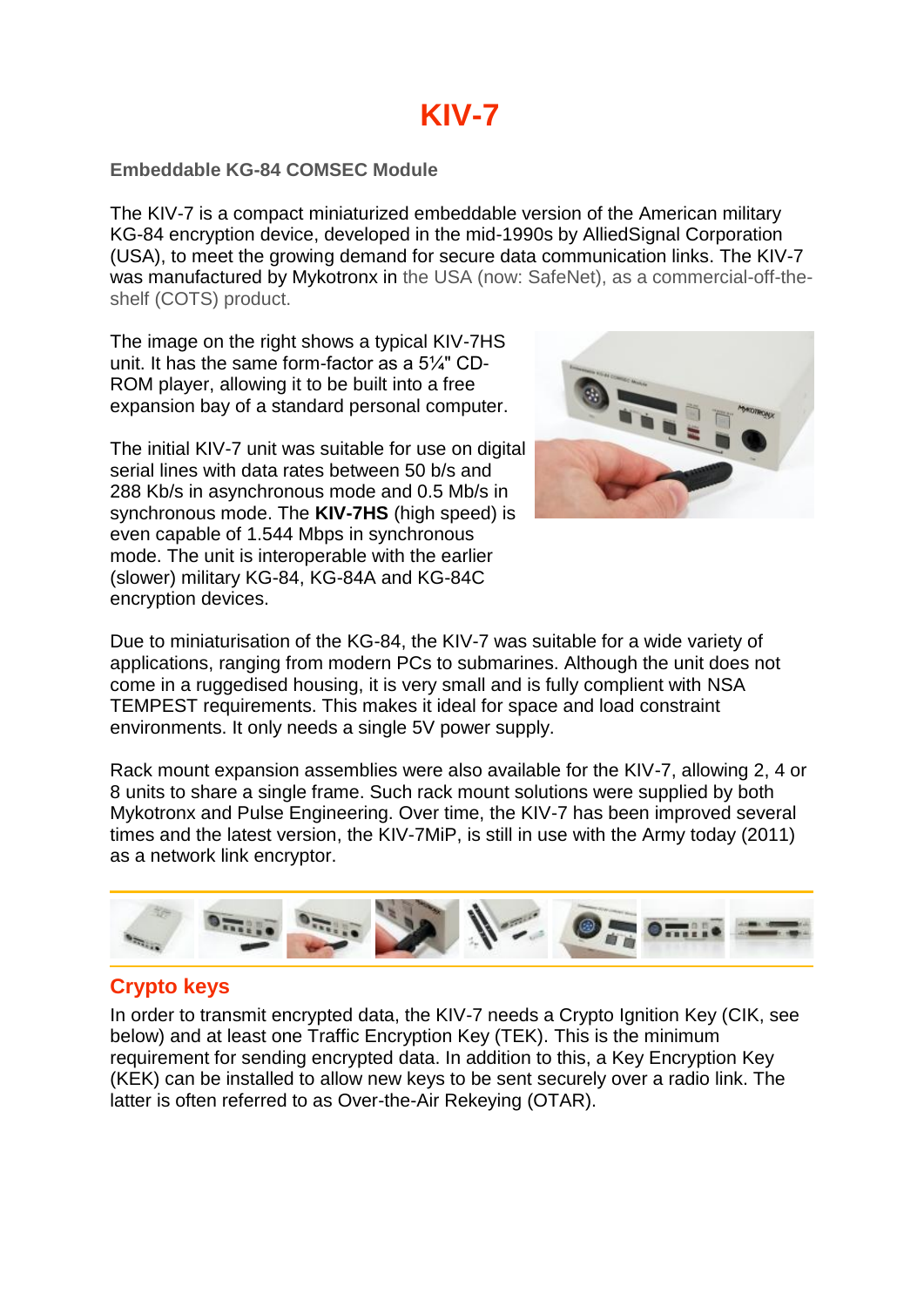The TEKs and KEKs are loaded into the KIV-7 by means of a standard military key transfer device (a so-called *filler* or *key fill device*) with either the DS-101 or DS-102 protocol. The filler connects to the recessed standard 6-pin U-229 NATO-compatible fill connector on the left of the front panel. Up to 10 TEKs can be stored.



Suitable devices include the military DS-102 units KYK-13, KYX-15 and KOI-18. It can also be used with the more recent AN/CYZ-10 that also supports the later DS-101 protocol. Both standard and tagged key formats can be used

The TEKs and KEKs are retained in the KIV-7s memory even when power is turned off or the CIK is removed. For this to work, a 3.6V Lithium battery should be present in a small compartment at the bottom. If security is compromised, the user has to press the INITIATE and ZEROIZE keys simultaneously in order to delete all keys from memory, rendering the device useless.

Keys can be loaded into the KIV-7 directly by means of a suitable key generator or, as described above, with a *key transfer device*. Alternatively, the KIV-7 keys can also be updated remotely, as the device supports *Over The Air Rekeying* (OTAR). The latter requires the use of a KEK.



## **Crypto Ignition Key (CIK)**

The KIV-7 can only be operated when a suitable Crypto Ignition Key (CIK) is present in the CIK slot at the right of the front panel. It is a standard NSA-approved physical plastic - key that can be inserted either way around and is activated by turning it 90° clockwise, just like a normal key.

The CIK, shown in the image on the right. contains a 1KB flash memory device that is used for protection of the keys stored inside the KIV-7. When the CIK is removed, transmission is no longer possible. The combination of **KIV-7** and **CIK** should be treated as classified and should never be left together unattended.

One blank CIK is supplied with every KIV-7 unit. It can be initialised by a blank (zeroized) KIV-7 unit. Blank keys are supplied by Datakey in the USA, where it is known as the 1KB DK-series with Microwire interface and form factor A.